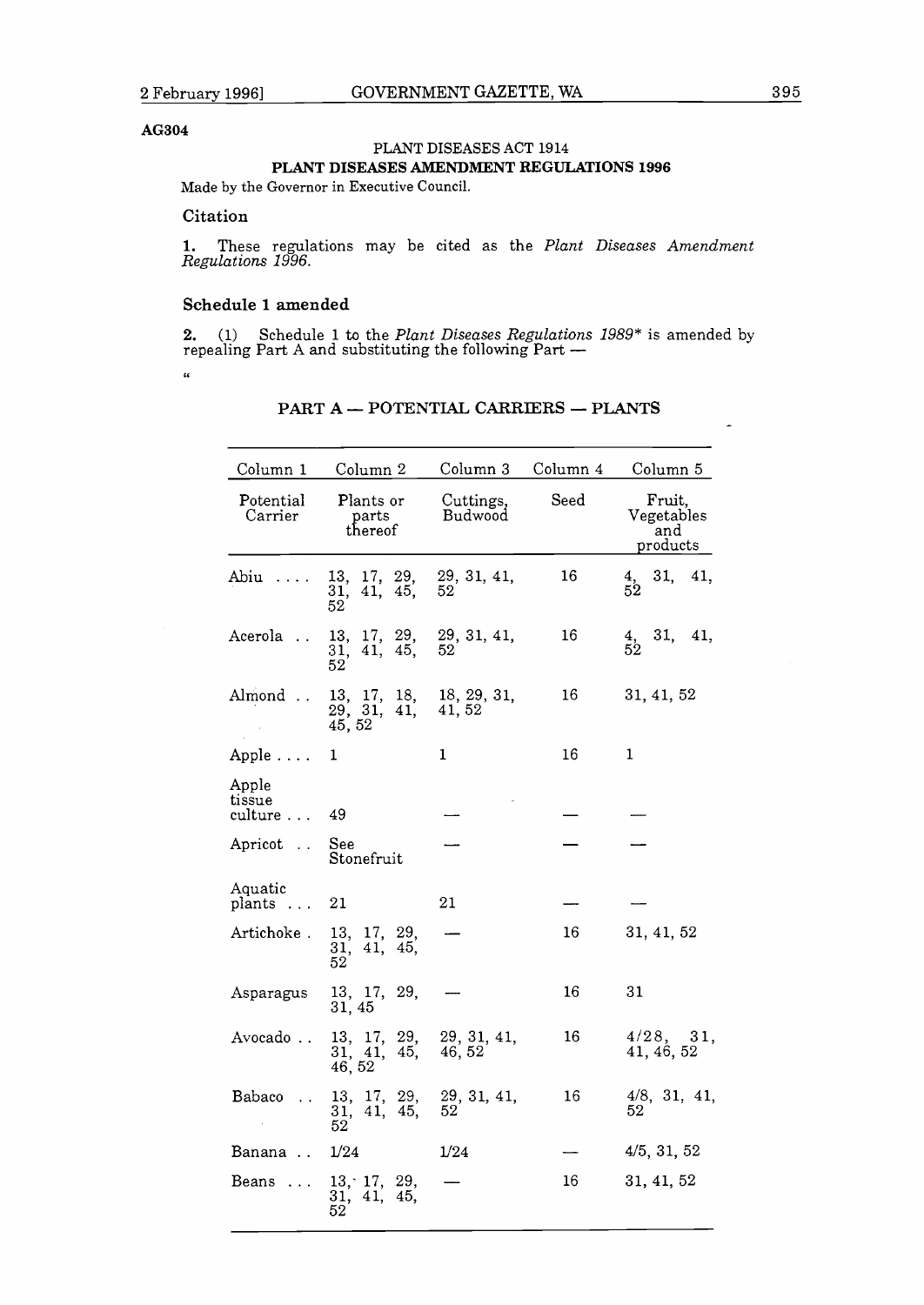$\sim$ 

 $\overline{\phantom{a}}$ 

| Column 1                               | Column 2                                                                                |                      | Column 3 Column 4 Column 5 |                                                          |
|----------------------------------------|-----------------------------------------------------------------------------------------|----------------------|----------------------------|----------------------------------------------------------|
| Potential<br>Carrier                   | Plants or<br>parts<br>thereof                                                           | Cuttings,<br>Budwood | Seed                       | Fruit,<br>Vegetables<br>and<br>products                  |
| Beetroot                               | 13, 17, 29,<br>41, 45,<br>31,<br>52                                                     |                      | 16                         |                                                          |
| Berries<br>$\ddotsc$                   | 13, 17, 29,<br>31, 41, 45,<br>52                                                        | 29, 31, 41,<br>52    | 16                         | 4, 31, 41,<br>52                                         |
| Blueberries See Berries                |                                                                                         |                      |                            |                                                          |
| <b>Brazil</b><br>cherry<br>$\sim$      | 13, 17, 29, 29, 31, 41,<br>31, 41, 45,<br>52                                            | 52                   | 16                         | $\begin{array}{cc} 4, & 31, & 41, \\ 52 & & \end{array}$ |
| Broccoli                               | 13, 17, 29,<br>31, 41, 45,<br>52                                                        |                      | 16                         | 31, 41, 52                                               |
| <b>Brussel</b><br>sprouts<br>$\ddotsc$ | 13, 17, 29,<br>31, 41, 45,<br>52                                                        |                      | 16                         | 31, 41, 52                                               |
| Bulbs 13, 17, 45                       |                                                                                         |                      |                            |                                                          |
| Cabbage.                               | 13, 17, 29,<br>31, 41, 45,<br>52                                                        |                      | 16                         | 31, 41, 52                                               |
| Cape<br>gooseberry                     | $\begin{array}{cc} 13, & 17, & 29, \\ 31, & 41, & 45, \end{array}$<br>31, 41, 45,<br>52 | 29, 31, 41,<br>52    | 16                         | $\frac{4}{52}$ , 31, 41,                                 |
| Capsicum.                              | 13, 17, 29,<br>41,<br>45.<br>31,<br>52                                                  |                      | 16                         | 4/7, 31, 41,<br>52                                       |
| Capulin                                | 13, 17, 29,<br>31, 41, 45,<br>52                                                        | 29, 31, 41,<br>52    | 16                         | 31, 41,<br>$\frac{4}{52}$                                |
| Carambola                              | 13, 17, 29,<br>31, 41, 45,<br>52                                                        | 29, 31, 41,<br>52    | 16                         | $\frac{4}{52}$ , 31, 41,                                 |
| Carrots                                | 13, 17, 29,<br>31, 41, 45,<br>52                                                        |                      | 16                         |                                                          |
| Cauliflower                            | 13, 17, 29,<br>31, 41, 45,<br>52                                                        |                      | 16                         | 31, 41, 52                                               |
| $Cherry \ldots$                        | See<br>Stonefruit                                                                       |                      |                            |                                                          |
| $\hbox{Chilli} \ldots$                 | 13, 17, 29,<br>31, 41, 45,<br>52                                                        |                      | 16                         | 4/7, 31, 41,<br>52                                       |
| Chinese<br>cabbage                     | 13, 17, 29,<br>31, 41, 45,<br>52                                                        |                      | 16                         | 31, 41, 52                                               |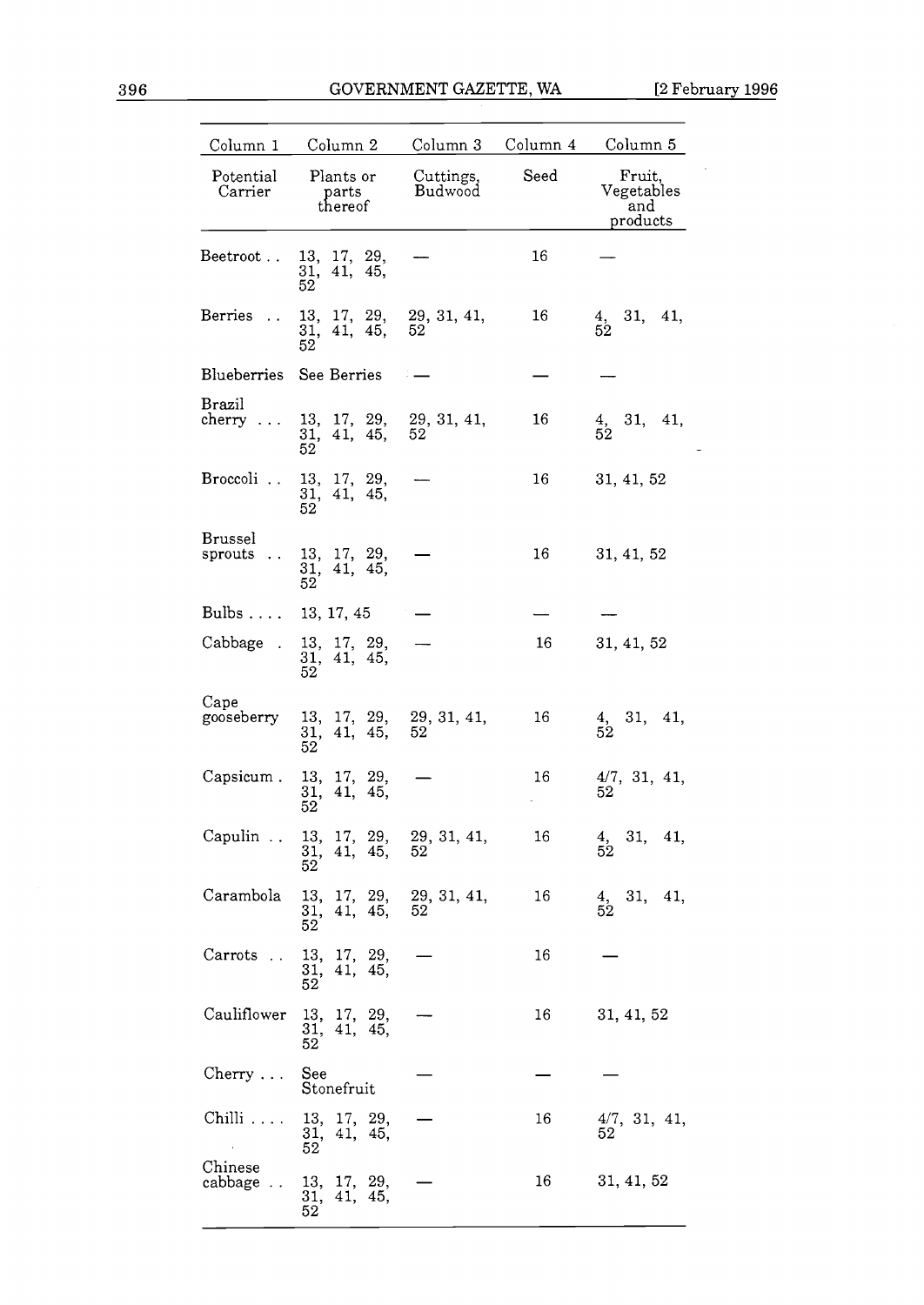$\bar{\lambda}$ 

 $\overline{a}$ 

 $\hat{\boldsymbol{\beta}}$ 

| Column 1                                                      | Column 2                               | Column 3                      | Column 4 | Column 5                                |
|---------------------------------------------------------------|----------------------------------------|-------------------------------|----------|-----------------------------------------|
| Potential<br>Carrier                                          | Plants or<br>parts<br>thereof          | Cuttings,<br>Budwood          | Seed     | Fruit,<br>Vegetables<br>and<br>products |
|                                                               |                                        |                               |          |                                         |
| Chinese<br>gooseberry                                         | Kiwi<br>see<br>fruit                   |                               |          |                                         |
| Chives                                                        | 13, 17, 29,<br>31, 35, 41,<br>45       |                               | 16       | 31, 35, 41                              |
| $Choko$                                                       | 13, 17, 29,<br>31, 41, 45,<br>52       |                               | 16       | 31, 41, 52                              |
| Chrysanthe<br>-mums (for<br>planting).                        | 13, 17, 29,<br>41, 45,<br>31,<br>52    | 29, 31, 41,<br>52             | 16       |                                         |
| Chrysanthe<br>-mums (cut<br>flowers)                          |                                        | 31, 41, 52                    |          |                                         |
| $Citrus$                                                      | 13, 17, 27, 29, 31, 41,<br>45, 50A, 52 | 27, 29, 31,<br>41, 50A,<br>52 | 16       | 4/34,<br>31,<br>41, 52                  |
| Coconut                                                       | 13, 17, 29,<br>31, 39, 45              | 31, 39A                       |          | 31                                      |
| $Corn \ldots$                                                 | see Maize                              |                               |          |                                         |
| Corms                                                         | 13, 17, 45                             |                               |          |                                         |
| $Cotton \dots$                                                | 13, 17, 29,<br>31, 41, 45,<br>47, 52   |                               | 16, 37   | 31, 41                                  |
| Cowpea<br>$\sim 10$                                           | 13, 17,<br>29,<br>31, 41, 45,<br>52    | 29, 31, 41,<br>52             | 16, 48   |                                         |
| Cucumber                                                      | 13, 17, 29,<br>31, 41, 45,<br>52       |                               | 16       | 4/9, 31, 41,<br>52                      |
| Cumquat                                                       | see Citrus                             |                               |          |                                         |
| Custard<br>$apple \ldots$ .                                   | 13, 17, 29,<br>31, 41, 45,<br>52       | 29, 31, 41,<br>52             | 16       | $4/7/28$ ,<br>31,<br>41, 52             |
| Cut flowers<br>and foliage<br>(not<br>specified<br>elsewhere) |                                        | 31, 41, 52                    |          |                                         |
| Douglas fir                                                   | 3, 13, 17,<br>29, 31, 45               | 3, 29, 31                     | 16       | 31                                      |
| Durian                                                        | 13, 17, 29,<br>31,<br>41, 45,<br>52    | 29, 31, 41,<br>52             | 16       | 31, 41,<br>4,<br>$52\,$                 |

j.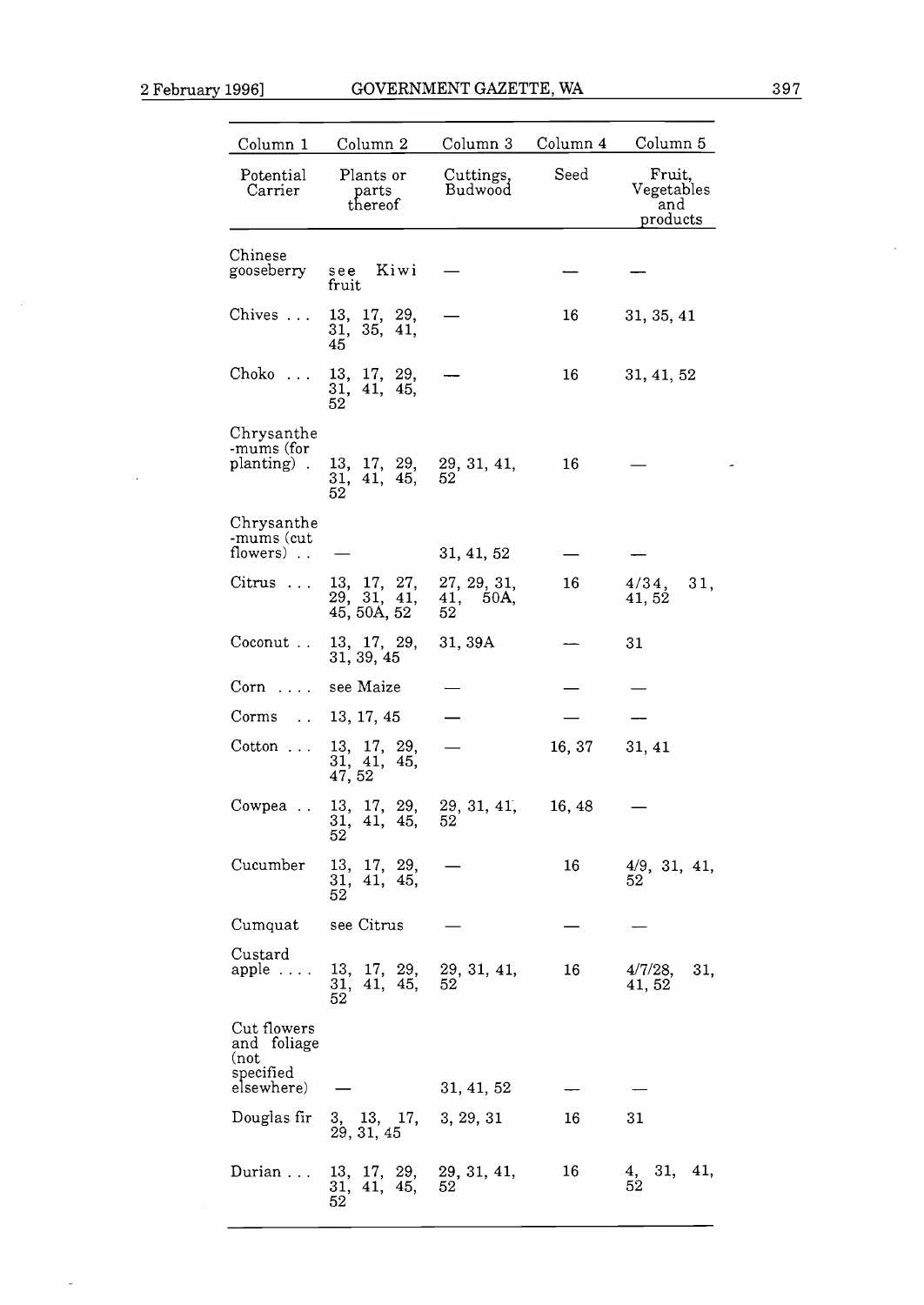$\bar{\mathcal{L}}$ 

| Column 1                              | Column 2                                                                                   | Column 3             | Column 4     | Column 5                                                 |
|---------------------------------------|--------------------------------------------------------------------------------------------|----------------------|--------------|----------------------------------------------------------|
| Potential<br>Carrier                  | Plants or<br>parts<br>thereof                                                              | Cuttings,<br>Budwood | Seed         | Fruit,<br>Vegetables<br>and<br>products                  |
| Egg Fruit .                           | 13, 17, 29,<br>$\begin{array}{cc} 31, & 41, & 45, \\ 52 \end{array}$                       |                      | 16           | 4, 31, 41,<br>52                                         |
| $Elms$                                | $13, 17, 29, 29, 31, 38,$ $31, 38, 41, 41, 52$<br>45, 52                                   |                      | 16           |                                                          |
|                                       | Eugena . 13, 17, 29,<br>31, 41, 45,<br>52                                                  |                      | 16           | $\begin{array}{cc} 4, & 31, & 41, \\ 52 & & \end{array}$ |
| European<br>$larch \dots$             | 3, 13, 17, 3, 29, 31<br>29, 31, 45                                                         |                      | 16           | 31                                                       |
| Feijoa                                | 13, 17, 29,<br>31, 41, 45,<br>52                                                           | 29, 31, 41,<br>52    | 16           | $\begin{array}{cc} 4, & 31, & 41, \\ 52 & & \end{array}$ |
| Fig                                   | 13, 17, 29,<br>31, 41, 45,<br>52                                                           | 29, 31, 41,<br>52    | 16           | $\begin{array}{cc} 4, & 31, & 41, \\ 52 & & \end{array}$ |
| Fortunella see Citrus                 |                                                                                            |                      |              |                                                          |
| Fruit (not<br>specified<br>elsewhere) | 13, 17, 29, 29, 31, 41,<br>31, 41, 45.<br>52                                               | 52                   | 16           | $\begin{array}{cc} 4, & 31, & 41, \\ 52 & & \end{array}$ |
| Fruit trees                           | see Plants                                                                                 |                      |              |                                                          |
| Garlic                                | 13, 17, 29,<br>31, 35, 41,<br>45                                                           |                      | 16           | 35                                                       |
| Ginger                                | 13, 17, 29,<br>31, 45, 52                                                                  |                      | 16           |                                                          |
| Grapefruit see Citrus                 |                                                                                            |                      |              |                                                          |
| Grape $\ldots$ 1, 44                  |                                                                                            | 1                    | $\mathbf{1}$ | 1                                                        |
|                                       | Guava  13, 17, 29, 29, 31, 41,<br>31, 41, 45,<br>52                                        | 52                   | 16           | 4, 31, 41,<br>52                                         |
| $\text{Hay} \dots$                    |                                                                                            |                      |              | 33                                                       |
| Heliconia                             | 13, 17, 29, 31, 41, 52<br>31, 41, 45,<br>52                                                |                      | 16           |                                                          |
| Hibiscus .                            | 13, 17, 29, 29, 31, 41,<br>31, 41, 45, 47, 52<br>47, 52                                    |                      | 16           |                                                          |
| Jackfruit                             | $\begin{array}{cccc} 13,& 17,& 29,& 29, \ 31, \ 41,\\ 31,& 41,& 45,& 52 \end{array}$<br>52 |                      | 16           | 4/50, 31,<br>41, 52                                      |
| Kiwifruit.                            | 13, 17, 29, 29, 31, 41,<br>31, 41, 45, 52<br>52                                            |                      | 16           | $\begin{array}{cc} 4, & 31, & 41, \\ 52 & & \end{array}$ |

 $\sim$ 

 $\ddot{\phantom{a}}$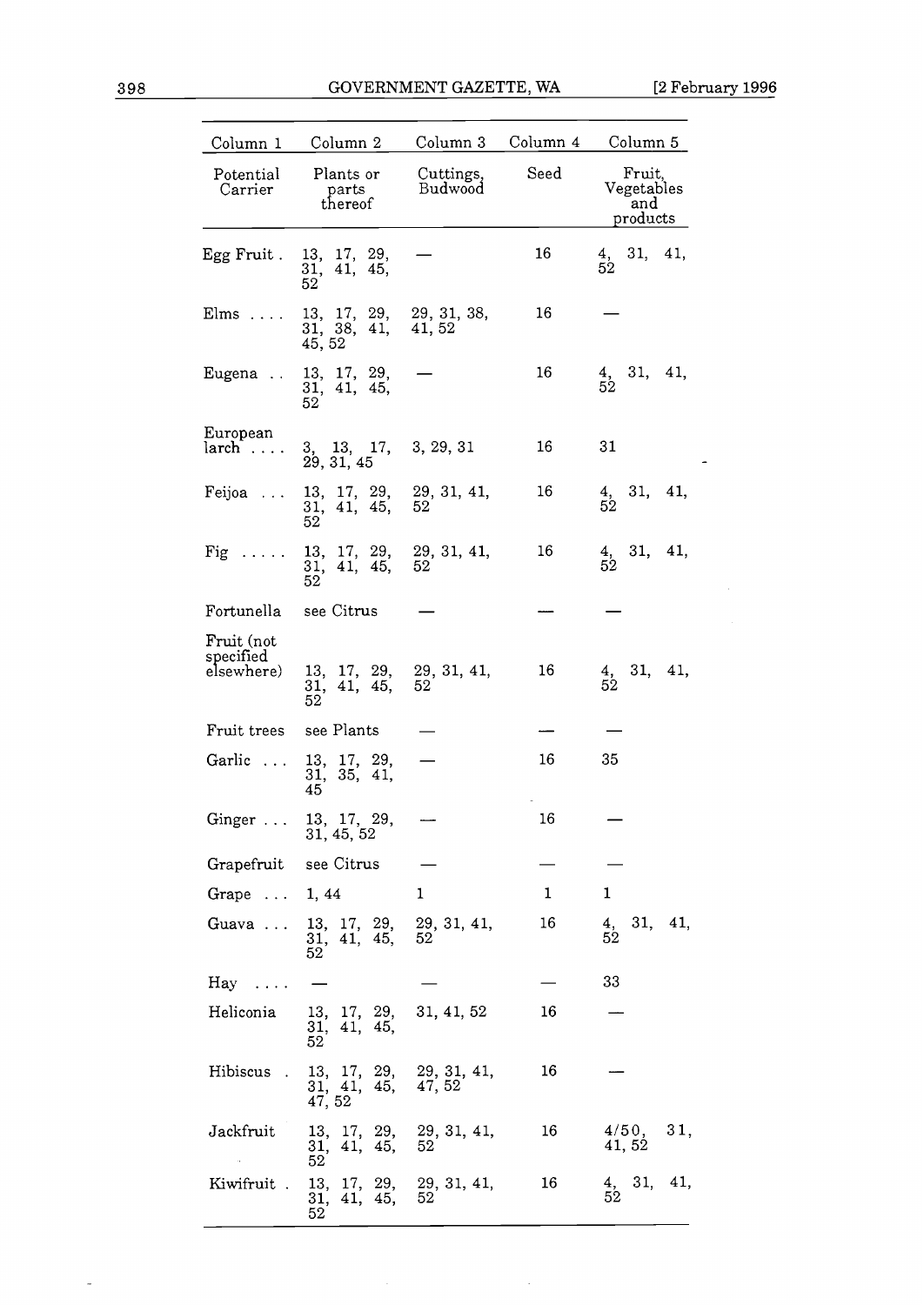$\overline{\phantom{a}}$ 

| Column 1                                    | Column 2                                            | Column 3             | Column 4 | Column 5                                |
|---------------------------------------------|-----------------------------------------------------|----------------------|----------|-----------------------------------------|
| Potential<br>Carrier                        | Plants or<br>parts<br>thereof                       | Cuttings,<br>Budwood | Seed     | Fruit,<br>Vegetables<br>and<br>products |
| $Leek$                                      | 13, 17, 29,<br>31, 35, 41,<br>45                    |                      | 16       | 31, 35, 41                              |
| Lemon<br>$\ddot{\phantom{a}}$               | see Citrus                                          |                      |          |                                         |
| Lettuce<br>$\sim 10$                        | 13, 17, 29,<br>31, 41, 45,<br>52                    |                      | 16       | 31, 41, 52                              |
| Litchi                                      | 13, 17, 29,<br>31, 41, 45                           | 29, 31, 41           | 16       | 4/7/28,<br>31,<br>41                    |
| Longan                                      | 13, 17, 29,<br>31, 41, 45                           | 29, 31, 41           | 16       | 4, 31, 41                               |
| Loquat $\ldots$                             | 13, 17, 29,<br>31, 41, 45,<br>52                    | 29, 31, 41,<br>52    | 16       | 31, 41,<br>4,<br>52                     |
| Lucerne                                     | 1                                                   | 1                    | 16, 20   |                                         |
| Lupin $\ldots$                              | 13, 17, 29, 29, 31, 41,<br>31, 41, 45,<br>51,52     | 51, 52               | 16, 51   |                                         |
| Maize                                       | 1                                                   | 1                    | 16, 19   |                                         |
| Malay<br>apple                              | 13, 17, 29,<br>41, 45,<br>31,<br>52                 | 29, 31, 41,<br>52    | 16       | 31, 41,<br>$\frac{4}{52}$               |
| Mandarin                                    | see Citrus                                          |                      |          |                                         |
| Mango                                       | 13, 17, 29,<br>41, 45,<br>31,<br>52                 | 29, 31, 41,<br>52    | 12, 16   | $4/7$ , 12, 31,<br>41, 52               |
| Mangostein                                  | 13, 17, 29,<br>31, 41, 45,<br>52                    | 29, 31, 41,<br>52    | 16       | 31, 41,<br>$\frac{4}{52}$               |
| Melons                                      | 13, 17, 29,<br>31, 41, 45,<br>52                    |                      | 16       | 31, 41, 52                              |
| Miracle<br>fruit                            | $13, 17, 29, 29, 31, 41,$<br>$31, 41, 45, 52$<br>52 |                      | 16       | $\frac{4}{52}$ , 31, 41,                |
| Monsteria                                   | 13, 17, 29, 29, 31, 52<br>31, 45, 52                |                      | 16       | 4, 31, 52                               |
| Mushroom<br>(fruit)<br>$\sim$ $\sim$ $\sim$ |                                                     |                      |          |                                         |
| Mungbean                                    | 13, 17, 29,<br>31, 41, 45,<br>52                    | 29, 31, 41,<br>52    | 16, 48   |                                         |
| Nectarine.                                  | see<br>Stonefruit                                   |                      |          |                                         |

 $\hat{\mathcal{A}}$ 

 $\frac{1}{\sqrt{2}}$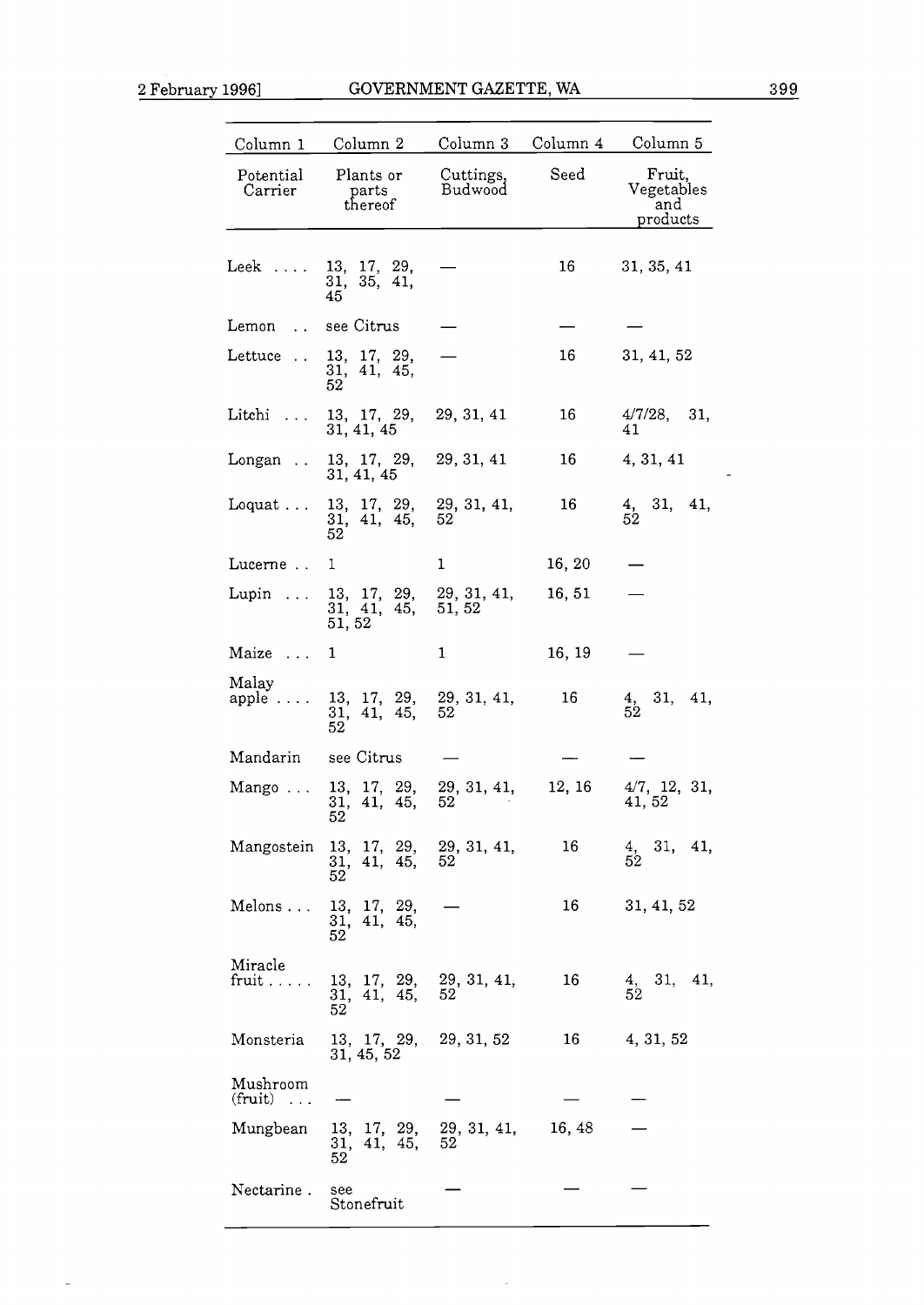$\omega$ 

| Column 1                                        | Column 2                                                                     | Column 3             | Column 4 | Column 5                                |
|-------------------------------------------------|------------------------------------------------------------------------------|----------------------|----------|-----------------------------------------|
| Potential<br>Carrier                            | Plants or<br>parts<br>thereof                                                | Cuttings,<br>Budwood | Seed     | Fruit,<br>Vegetables<br>and<br>products |
| Nuts (not<br>specified<br>elsewhere)            | 13, 17, 29, 29, 31, 41,<br>41, 45,<br>31,<br>52                              | 52                   | 16       | 31, 41, 52                              |
| Okra                                            | 13, 17, 29, 29, 31, 41, 31, 41, 45, 47, 52<br>47, 52                         |                      | 16       | 31, 41, 47,<br>52                       |
| Olive $\ldots$ .                                | 13, 17, 29, 29, 31, 41,<br>31, 41, 45,<br>52                                 | 52                   | 16       | 31, 41,<br>$\frac{4}{52}$               |
| Onions<br>(also<br>see Spring<br>$onion) \dots$ | 13, 17, 29,<br>31, 35, 41,<br>45                                             |                      | 16       | 35                                      |
| Orange                                          | see Citrus                                                                   |                      |          |                                         |
| Palms                                           | 13, 17, 29,<br>31, 39, 45                                                    | 29, 31,<br>39A       | 16       |                                         |
| Parsnips.                                       | 13, 17, 29,<br>31, 41, 45,<br>52.                                            |                      | 16       |                                         |
| Passion-<br>fruit $\ldots$ .                    | 13, 17, 29,<br>31, 41, 45,<br>52                                             | 29, 31, 41,<br>52    | 16       | 4/28,<br>31,<br>41, 52                  |
| Pawpaw                                          | 13, 17, 29,<br>31, 40, 45,<br>52                                             | 29, 31, 40,<br>52    | 16       | 31,<br>40,<br>$\frac{4}{52}$            |
| $Pea$                                           | 13, 17, 29,<br>31, 41, 45,<br>52                                             |                      | 16       | 31, 41, 52                              |
| Peach                                           | see<br>Stonefruit                                                            |                      |          |                                         |
| Peanut                                          | 13, 17, 29,<br>31, 41, 45,<br>52                                             |                      | 16       |                                         |
| $Pear \dots$                                    | 13, 17, 29, 29, 31, 41, 31, 41, 45, 52<br>52                                 |                      | 16       | $\mathbf{1}$                            |
| Pepino                                          | 13, 17, 29, 29, 31, 41,<br>$\begin{array}{cc} 31, 41, 45, \\ 52 \end{array}$ | 52                   | 16       | 31, 41,<br>$\frac{4}{52}$               |
| Persimmon                                       | 13, 17, 29, 29, 31, 41, $\frac{31}{1}$ , 41, 45, 52<br>52                    |                      | 16       | 31, 41,<br>$\frac{4}{52}$               |
| Pineapple                                       | 13, 17, 29, 29, 31<br>31, 45                                                 |                      | 16       | 31                                      |

 $\bar{\beta}$ 

 $\mathbb{L}$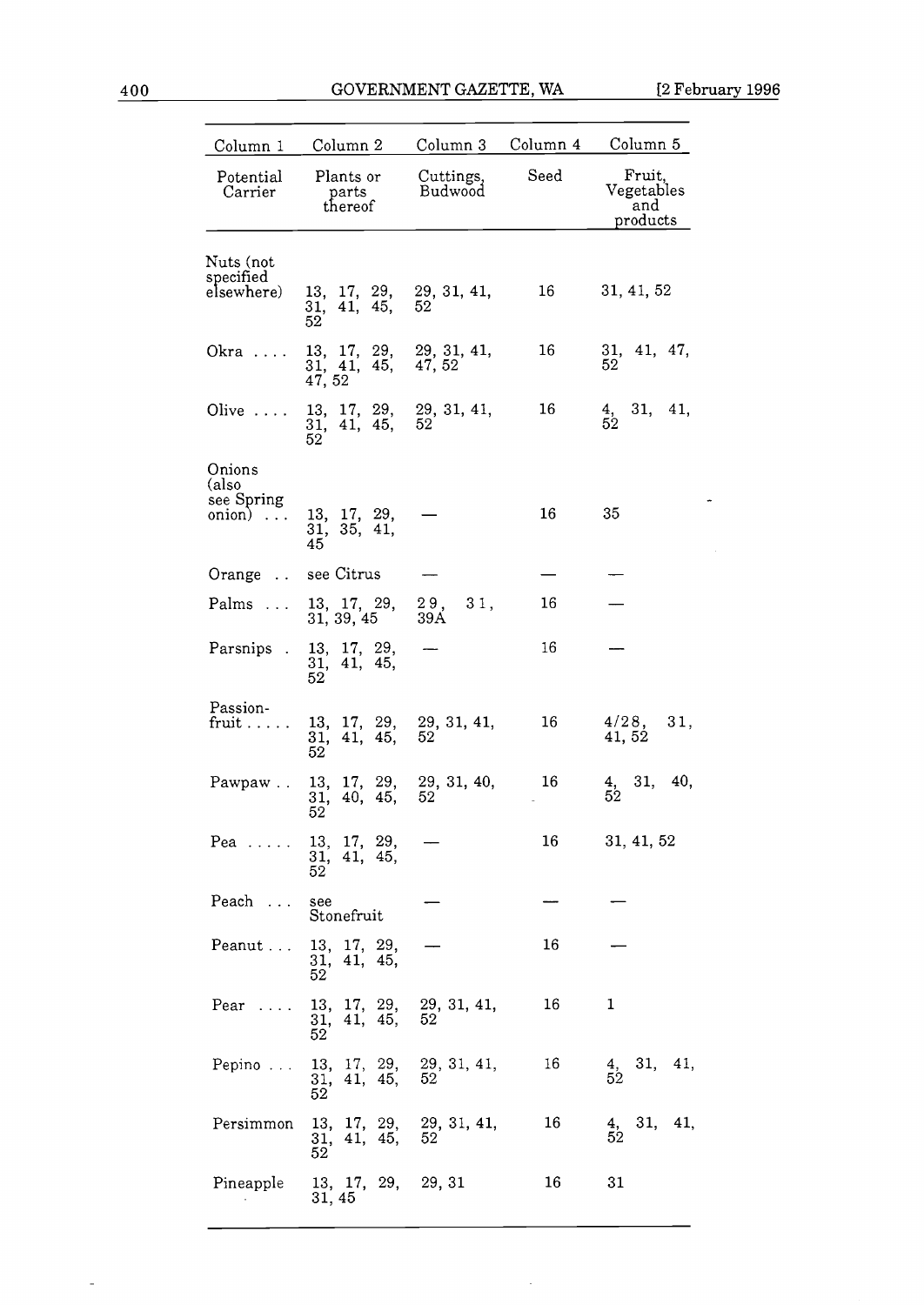$\bar{\mathcal{L}}$ 

| Column 1                  | Column 2                                        | Column 3              | Column 4 | Column 5                                |
|---------------------------|-------------------------------------------------|-----------------------|----------|-----------------------------------------|
| Potential<br>Carrier      | Plants or<br>parts<br>thereof.                  | Cuttings,<br>Budwood  | Seed     | Fruit,<br>Vegetables<br>and<br>products |
| Pinus                     | 3, 13, 17,<br>29, 31, 45                        | 3, 29, 31             | 16       | 31                                      |
| Plants (not               |                                                 |                       |          |                                         |
| specified<br>elsewhere)   | 13, 17, 29, 29, 31, 41,<br>31, 41, 45,<br>52    | 52                    | 16       |                                         |
| $Plum \ldots$ .           | see<br>Stonefruit                               |                       |          |                                         |
| Poncirus.                 | see Citrus                                      |                       |          |                                         |
| Poplar $\dots$            | 13, 17, 29,<br>31, 36,<br>41,<br>45, 52         | 29, 31, 36,<br>41, 52 | 16       |                                         |
| Potato<br>$(seed) \ldots$ | 1, 13, 14,<br>17, 29, 31,<br>41, 45, 52         |                       |          | 1, 14, 17                               |
| Potato<br>$(Ware) \dots$  |                                                 |                       |          | 1, 14                                   |
| Pumpkin.                  | 13, 17, 29,<br>41, 45,<br>31,<br>52             |                       | 16       | 31, 41, 52                              |
| Quince                    | $13, 17, 18,$<br>29, 31, 41,<br>45, 52          | 18, 29, 31,<br>41, 52 | 16       | 1                                       |
| Radish                    | 13, 17, 29,<br>41, 45,<br>31,<br>52             |                       | 16       |                                         |
| Rambutan                  | $13, 17, 29,$<br>$31, 41, 45$                   | 29, 31, 41            | 16       | $4/7/28$ ,<br>31,<br>41                 |
|                           | Raspberries see Berries                         |                       |          |                                         |
|                           | Rhubarb . 13, 17, 29,<br>31, 41, 45,<br>52      |                       | 16       | 31, 41, 52                              |
| $Rice \ldots$ .           | 13, 17, 29,<br>31, 45, 52                       |                       | 16, 22   | 22                                      |
| Rockmelon                 | 13, 17, 29,<br>31, 41, 45,<br>52                |                       | 16       | 31, 41, 52                              |
| Santol                    | 13, 17, 29, 29, 31, 41,<br>31, 41, 45,<br>52    | 52                    | 16       | 31,<br>$4/7/28$ ,<br>41, 52             |
| Sapodilla .               | 13, 17, 29, 29, 31, 41,<br>41, 45,<br>31,<br>52 | 52                    | 16       | $\frac{4}{52}$ 31,<br>41,               |
| Sapote                    | 13, 17, 29,<br>31, 41, 45,<br>52                | 29, 31, 41,<br>52     | 16       | 4/7/28,<br>31,<br>41, 52                |

 $\bar{\beta}$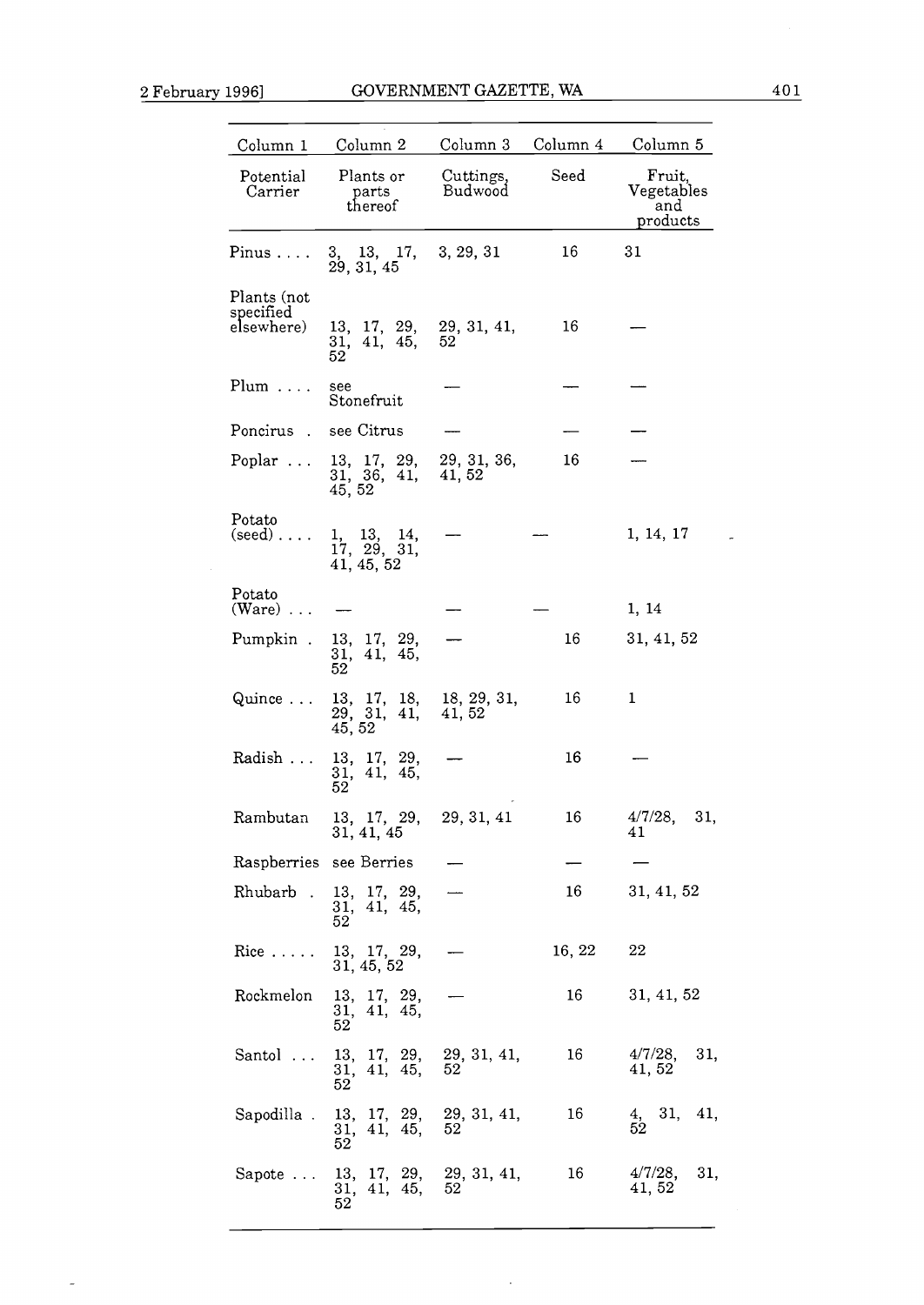$\overline{a}$ 

| Column 1                                                                                                                                             | Column 2                                     | Column 3                                            | Column 4 | Column 5                                |
|------------------------------------------------------------------------------------------------------------------------------------------------------|----------------------------------------------|-----------------------------------------------------|----------|-----------------------------------------|
| Potential<br>Carrier                                                                                                                                 | Plants or<br>parts<br>thereof                | Cuttings,<br>Budwood                                | Seed     | Fruit,<br>Vegetables<br>and<br>products |
| Shallots                                                                                                                                             | 13, 17, 29,<br>35,<br>31,<br>41.<br>45       |                                                     | 16       | 31, 41, 35                              |
| Seed (see<br>also<br>Douglas fir,<br>European<br>larch,<br>Mango,<br>Pinus,<br>Lucerne,<br>Maize, Rice,<br>Soybean,<br>Sorghum<br>and<br>Schedule 5) |                                              |                                                     | 16       |                                         |
| Soybean                                                                                                                                              | 1                                            | $\mathbf{1}$                                        | 16, 25   |                                         |
| Sorghum.                                                                                                                                             | 1                                            | 1                                                   | 16, 23   |                                         |
| Spring<br>$onion \ldots$                                                                                                                             | 13, 17, 29,<br>35,<br>$\frac{31}{45}$<br>41. |                                                     | 16       | 31, 41, 35                              |
| Squash                                                                                                                                               | 13, 17, 29,<br>31,<br>41, 45,<br>52          |                                                     | 16       | 4/9, 31, 41,<br>52                      |
| Star apple                                                                                                                                           | 13, 17, 29,<br>41, 45,<br>31,<br>52          | 29, 31, 41,<br>52                                   | 16       | 31,<br>41,<br>$\frac{4}{52}$            |
| Stonefruit                                                                                                                                           | 13, 17, 18,<br>29, 31, 41,<br>45, 52         | 18, 29, 31,<br>41, 52                               | 16       | 1                                       |
| Straw and<br>straw<br>packing                                                                                                                        | see Hay                                      |                                                     |          |                                         |
| Strawberry                                                                                                                                           | 13, 17, 29,<br>31, 41, 45,<br>52             |                                                     | 16       | 31, 41, 52                              |
| Sugar cane                                                                                                                                           | 13, 15, 17,<br>29, 31, 45,<br>52             | 15, 29, 31,<br>52                                   | 15, 16   | 15, 31, 52                              |
| Super<br>sweet                                                                                                                                       | 31, 41, 45,<br>52                            | $13, 17, 29, 29, 31, 41,$<br>$31, 41, 45, 52$<br>52 | 16       | $\frac{4}{52}$ 31,<br>41,               |
| Swedes                                                                                                                                               | 13, 17, 29,<br>31, 41, 45,<br>52             |                                                     | 16       |                                         |
| Sweetcorn                                                                                                                                            | see Maize                                    |                                                     |          |                                         |
| Sweet<br>potatoes                                                                                                                                    | 13, 17, 29,<br>31, 41, 45,<br>52             |                                                     | 16       |                                         |

 $\mathcal{L}$ 

 $\overline{\phantom{a}}$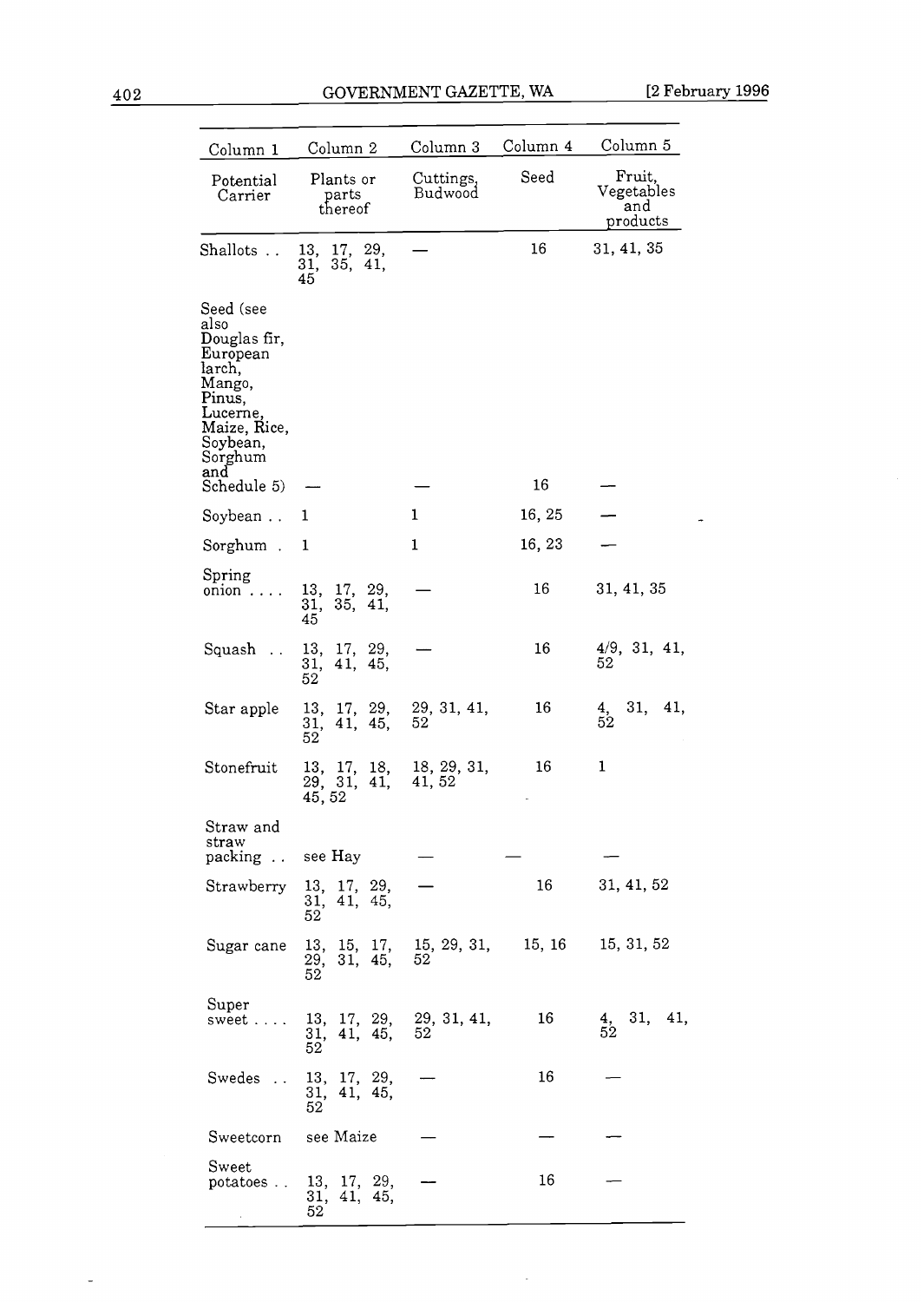| Column 1                               | Column 2                            | Column 3             | Column 4 | Column 5                                |
|----------------------------------------|-------------------------------------|----------------------|----------|-----------------------------------------|
| Potential<br>Carrier                   | Plants or<br>parts<br>thereof       | Cuttings,<br>Budwood | Seed     | Fruit,<br>Vegetables<br>and<br>products |
| Tamarillos                             | 13, 17, 29,<br>41, 45,<br>31,<br>52 | 29, 31, 41,<br>52    | 16       | 31,<br>41,<br>$\frac{4}{52}$            |
| Tamaruis .                             | 13, 17, 29,<br>31, 41, 45,<br>52    | 29, 31, 41,<br>52    | 16       | $\frac{4}{52}$ , 31, 41,                |
| $Taros \ldots$                         | 13, 17, 29,<br>31, 41, 45,<br>52    |                      | 16       |                                         |
| Tissue<br>cultured<br>plants<br>$\sim$ | see Plants                          |                      |          |                                         |
| Tomato<br>$\ddot{\phantom{a}}$         | 13, 17, 29,<br>31, 41, 45,<br>52    |                      | 16       | 4/30,<br>31,<br>41,52                   |
| Trees  see Plants                      |                                     |                      |          |                                         |
| Turnips                                | 13, 17, 29,<br>41, 45,<br>31,<br>52 |                      | 16       |                                         |
| Vegetables<br>(not                     |                                     |                      |          |                                         |
| specified<br>elsewhere)                | 13, 17, 29,<br>41, 45,<br>31,<br>52 | 29, 31, 41,<br>52    | 16       | 31, 41, 52                              |
|                                        | Vitis spp. . see Grapes             |                      |          |                                         |
| Walnut                                 | $13, 17, 29,$<br>31, 41, 45,<br>52  | 29, 31, 41,<br>52    | 10, 16   | 10                                      |
| Watercress                             | 13, 17, 29,<br>41, 45,<br>31,<br>52 |                      | 16       | 31, 41, 52                              |
| Water-<br>melon                        | 13, 17, 29,<br>31, 41, 45,<br>52    |                      | 16       | 31, 41, 52                              |
| $Yams \dots$ .                         | 13, 17, 29,<br>31, 41, 45,<br>52    |                      | 16       |                                         |
| Zucchini                               | 13, 17, 29,<br>31, 41, 45,<br>52    |                      | 16       | 4/9, 31, 41,<br>52                      |
|                                        |                                     |                      |          |                                         |

(2) Schedule 1 to the *Plant Diseases Regulations 1989*<sup>\*</sup> is amended in Part B –

 $\ddot{\phantom{a}}$ 

(a) by deleting item 26; and

 $\overline{a}$ 

 $\hat{\mathbf{r}}$ 

 $\ddot{\phantom{0}}$